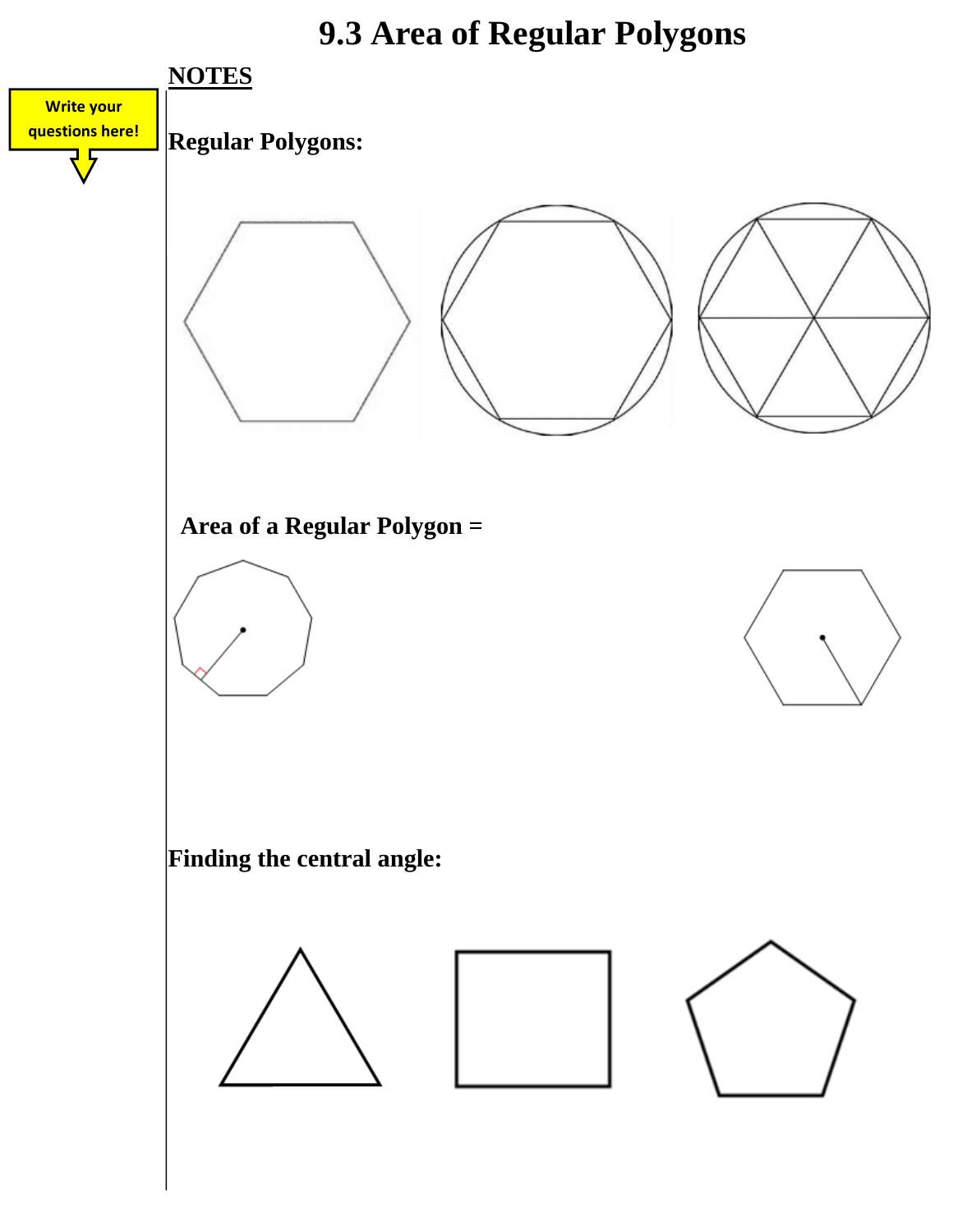



#### **Summarize your notes!**

| # of Sides | <b>NAME</b>   |
|------------|---------------|
| 3          | Triangle      |
| 4          | Quadrilateral |
| 5          | Pentagon      |
| 6          | Hexagon       |
|            | Heptagon      |
| 8          | Octagon       |
| 9          | Nonagon       |
| 10         | Decagon       |
| 11         | Undecagon     |
| 12         | Dodecagon     |
| n          | n-gon         |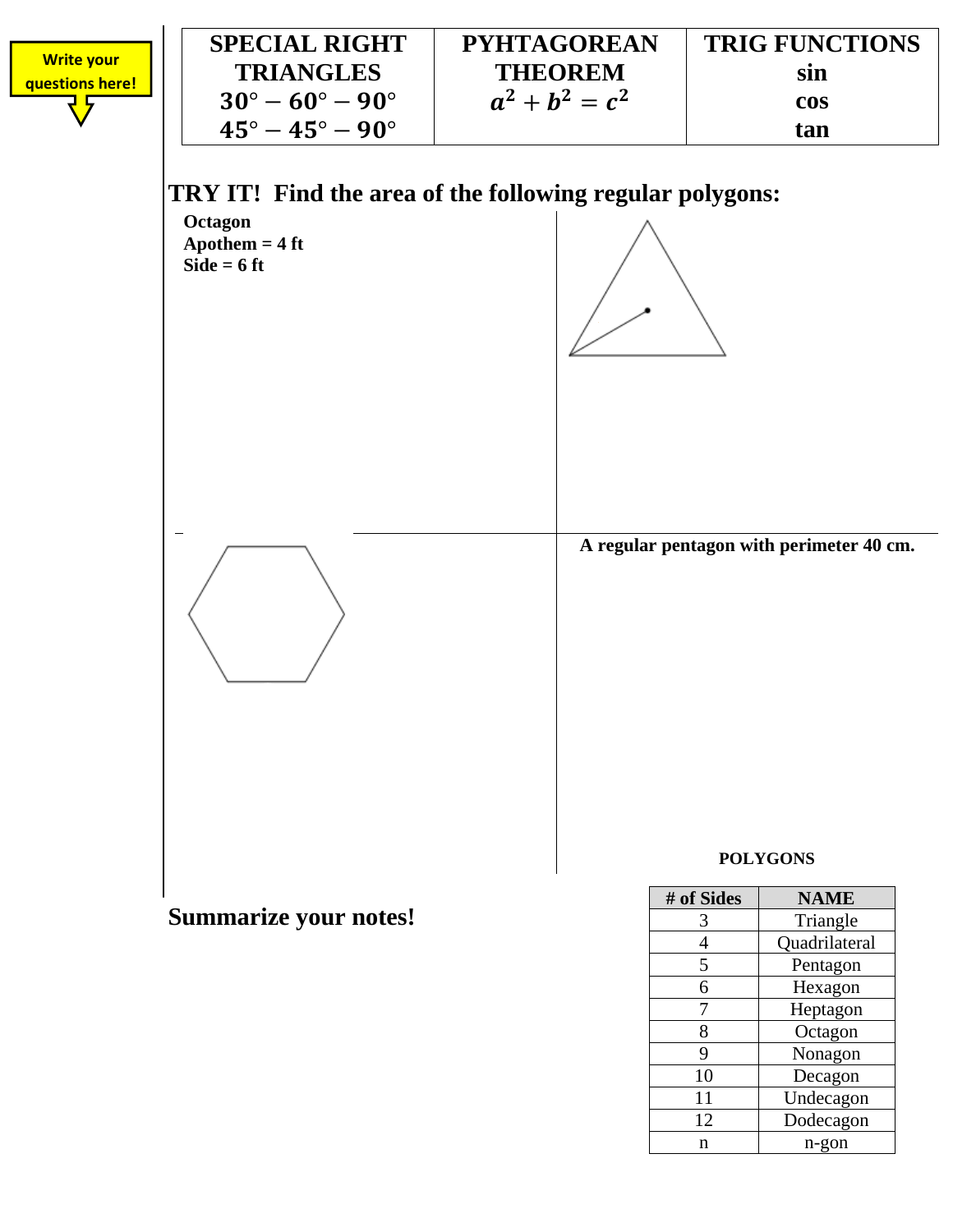## **9.3 PRACTICE**

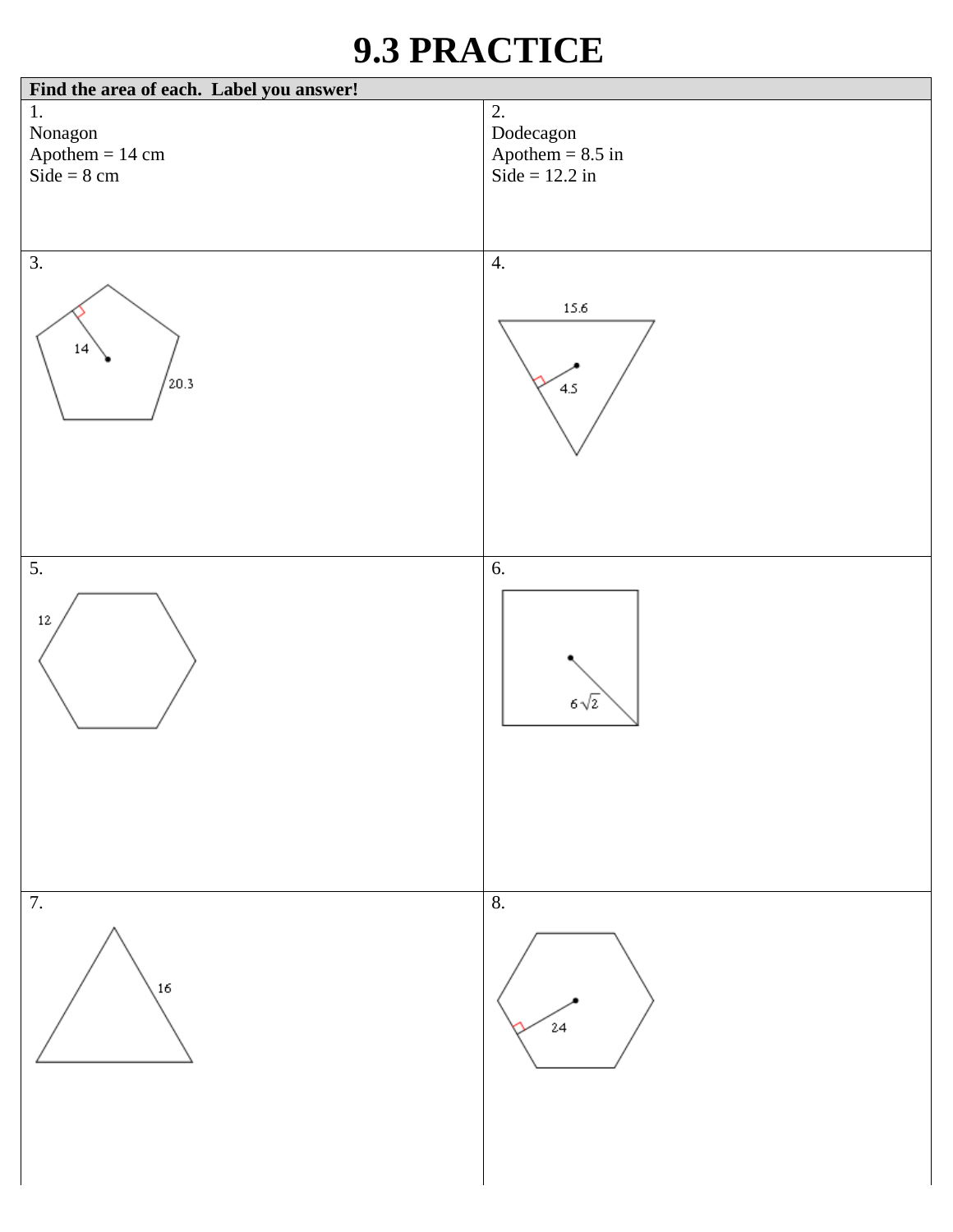| Draw the following. Find the area. Label your answer!    |                                                |
|----------------------------------------------------------|------------------------------------------------|
| 9. A square with apothem of 4 in and perimeter of 32 in. | 10. A regular pentagon with each side of 5 cm. |
|                                                          |                                                |
|                                                          |                                                |
|                                                          |                                                |
|                                                          |                                                |
|                                                          |                                                |
|                                                          |                                                |
|                                                          |                                                |
|                                                          |                                                |
|                                                          |                                                |
|                                                          |                                                |
|                                                          |                                                |
|                                                          |                                                |
| 11. A regular hexagon with an apothem of 4 feet.         | 12. A square with radius 10 m.                 |
|                                                          |                                                |
|                                                          |                                                |
|                                                          |                                                |
|                                                          |                                                |
|                                                          |                                                |
|                                                          |                                                |
|                                                          |                                                |
|                                                          |                                                |
|                                                          |                                                |
|                                                          |                                                |
|                                                          |                                                |
|                                                          |                                                |

| <b>ALGEBRA REVIEW</b>                      |                                                                                                                                                                                                                                                                                                                                                                                                                                                                                                                                                                                                                                                                 |                 |  |  |
|--------------------------------------------|-----------------------------------------------------------------------------------------------------------------------------------------------------------------------------------------------------------------------------------------------------------------------------------------------------------------------------------------------------------------------------------------------------------------------------------------------------------------------------------------------------------------------------------------------------------------------------------------------------------------------------------------------------------------|-----------------|--|--|
| <b>SOLVE</b>                               | <b>GRAPH</b>                                                                                                                                                                                                                                                                                                                                                                                                                                                                                                                                                                                                                                                    | <b>MULTIPLY</b> |  |  |
| $5 - 2(3 - 2x) < 35$<br>$-2$<br>-4<br>$-3$ | Film and the start of the start of the start of the start of the start of the start of the start of the start<br>$3y = 2x - 9$<br>.<br>.<br>.<br>Population policies and content of the policies of the policies of the policies of the policies of the policie<br>.<br>.<br>stated and stated and series to the first series of the first series of the first series of the first series o<br>a masa sa sanar<br>.<br>.<br>.<br>and the second control of the second control of the second control of the second control of the second control of the second control of the second control of the second control of the second control of the second control o | $(2x-5)(3x+4)$  |  |  |
| <b>SOLVE</b>                               | <b>GRAPH</b>                                                                                                                                                                                                                                                                                                                                                                                                                                                                                                                                                                                                                                                    | <b>FACTOR</b>   |  |  |
| $-4x - 5 \ge -11 - 6x$                     | $4x + 5y \le 10$<br><b>FILLER PERSONAL PROPERTY</b><br>医心脏心脏心脏心脏心脏心脏<br>1 - 1 - 1 - 1 - 1 - 1 - 1 - 1 - 1<br>na na na na na na n<br>[이번에 이번에 이번에 이번에 이번에 이번에 이번에 이번에 있다]<br>法不能 法不能 法不能<br>.<br>" 아이는 아이는 아이들이 아이는 아이들이 아이들이 아이들이 있다.<br>.<br>しゅうはいはいはいはいは<br>- 11<br>- 11<br>strististore<br>inininininini<br>はいはいはいはいはいはいはい<br>法不法不法不法不法不法不法<br>drininini<br>and a configuration of a configuration of a configuration of                                                                                                                                                                                                                                     | $2x^2 - x - 3$  |  |  |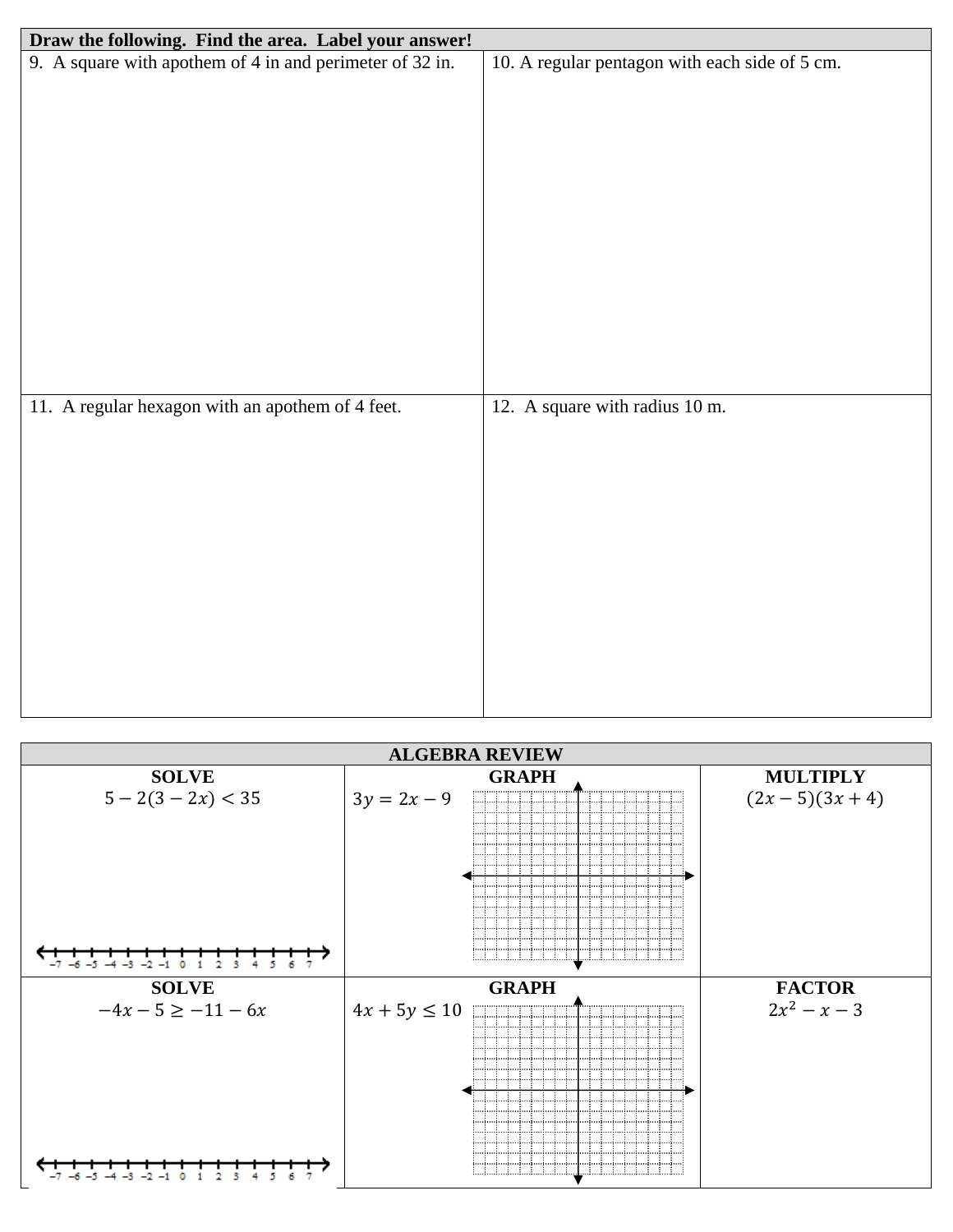# **9.3 APPLICATION**

| 1. Find the area. Label your answer!            | 2. Draw a picture. Find the area. Label your answer!                              |
|-------------------------------------------------|-----------------------------------------------------------------------------------|
| Heptagon<br>Apothem $= 6.5$ mi<br>$Side = 4 mi$ | An equilateral triangle with radius of 15 cm and perimeter<br>of $45\sqrt{3}$ cm. |
|                                                 |                                                                                   |
|                                                 |                                                                                   |
|                                                 |                                                                                   |
|                                                 |                                                                                   |

#### **Watch the application walk through video if you need extra help getting started!**

1. Find the area of the regular dodecagon.



2. **SAT PREP** Below are sample SAT questions. The SAT is the main standardized test that colleges look at for admission. One is multiple choices; the other is free response where you must grid in your answer. Blow it up.

| <b>MULITPLE CHOICE</b>                                                                              | <b>GRID IN</b>                                                                                                |
|-----------------------------------------------------------------------------------------------------|---------------------------------------------------------------------------------------------------------------|
| What is the measure of a central angle of a regular octagon?                                        | A regular hexagon is inscribed in a circle with radius 10.<br>What is the measure of one side of the hexagon? |
| $8^{\circ}$<br>А.<br>$30^{\circ}$<br>В.<br>$36^{\circ}$<br>$45^{\circ}$<br>D.<br>$60^{\circ}$<br>Ε. | 0.<br>в<br>3)<br>- 3><br>-3<br>4)<br>⊕<br>$-4$ .<br>5)<br>5)<br>э<br>60(6)<br>0<br>O<br>B (8) (8)<br>(8)      |